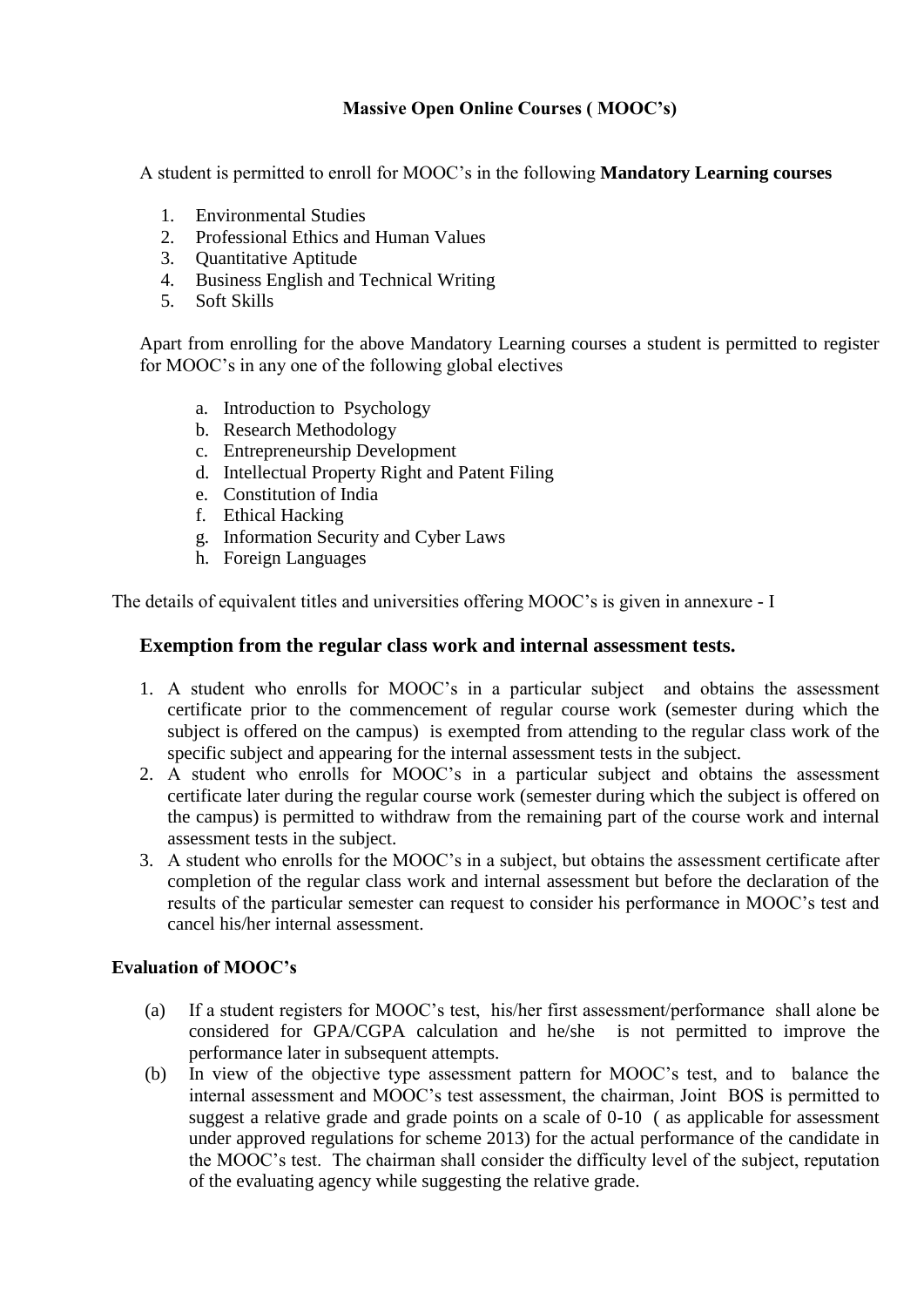## Annexure - I

| S.No           | <b>Course offered</b>  | Title offered by other           | <b>Name of the University</b>    | website                                          |
|----------------|------------------------|----------------------------------|----------------------------------|--------------------------------------------------|
|                | by GPREC               | <b>University</b>                |                                  |                                                  |
| $\mathbf{1}$   | <b>GE401</b>           | <b>Introduction to</b>           | <b>East Tennessee State</b>      | https://www.mooc-list.com/course/introduction-   |
|                | Introduction to        | Psychology                       | University                       | psychology-etsu?logged=true                      |
|                | Psychology             | <b>Introduction to</b>           | <b>Yale University</b>           | http://worldmentoringacademy.com/www/index.      |
|                |                        | Psychology                       |                                  | php?ctg=lesson_info&lessons_ID=792               |
|                |                        | <b>Introduction to</b>           | <b>San Jose State University</b> | https://www.udacity.com/course/ps001             |
|                |                        | Psychology                       |                                  |                                                  |
| $\overline{2}$ | <b>GE402</b>           | <b>Research Methods</b>          | Saylor academy                   | http://www.saylor.org/courses/psych202a/         |
|                | Research               |                                  |                                  |                                                  |
|                | Methodology            |                                  |                                  |                                                  |
| 3              | <b>GE403</b>           | <b>Foundations of Business</b>   | <b>University of Virginia</b>    | https://www.coursera.org/learn/business-strategy |
|                | Entrepreneurship       | Strategy                         |                                  |                                                  |
|                | Development            |                                  |                                  |                                                  |
|                |                        | <b>Essentials of</b>             | University of California,        | https://www.coursera.org/learn/entrepreneurial-  |
|                |                        | Entrepreneurship:                | <b>Irvine</b>                    | thinking/outline                                 |
|                |                        | Thinking & Action                |                                  |                                                  |
|                |                        | Entrepreneurship 101:            | <b>MITx</b>                      | https://www.edx.org/course/entrepreneurship-     |
|                |                        | Who is your customer?            |                                  | 101-who-customer-mitx-15-390-1x-0                |
|                |                        | Entrepreneurship 102:            |                                  |                                                  |
|                |                        | What can you do for your         |                                  | https://www.edx.org/course/entrepreneurship-     |
|                |                        | customer?                        |                                  | 102-what-can-you-do-mitx-15-390-2x               |
| $\overline{4}$ | <b>GE404</b>           | <b>Online Certificate Course</b> | <b>Federation of Indian</b>      | http://www.ficciipcourse.in/                     |
|                | Intellectual           | on Intellectual Property         | <b>Chambers of Commerce and</b>  |                                                  |
|                | Property & Patent      | $(\mathbb{P})$ O                 | <b>Industry (FICCI)</b>          |                                                  |
|                | filing                 |                                  |                                  |                                                  |
| 5              | <b>GE405</b>           | Certificate in Indian            | Nalanda Open University          | http://www.nalandaopenuniversity.com/nou/cour    |
|                | Constitution of        | Constitution and                 | certificate programmes           | ses.htm                                          |
|                | India                  | Panchayati Raj                   |                                  |                                                  |
| 6              | <b>GE406</b>           | Penetration Testing and          | Cybrary                          | http://www.cybrary.it/course/ethical-hacking/    |
|                | <b>Ethical Hacking</b> | <b>Ethical Hacking</b>           |                                  |                                                  |
|                |                        |                                  |                                  |                                                  |
|                |                        |                                  |                                  |                                                  |